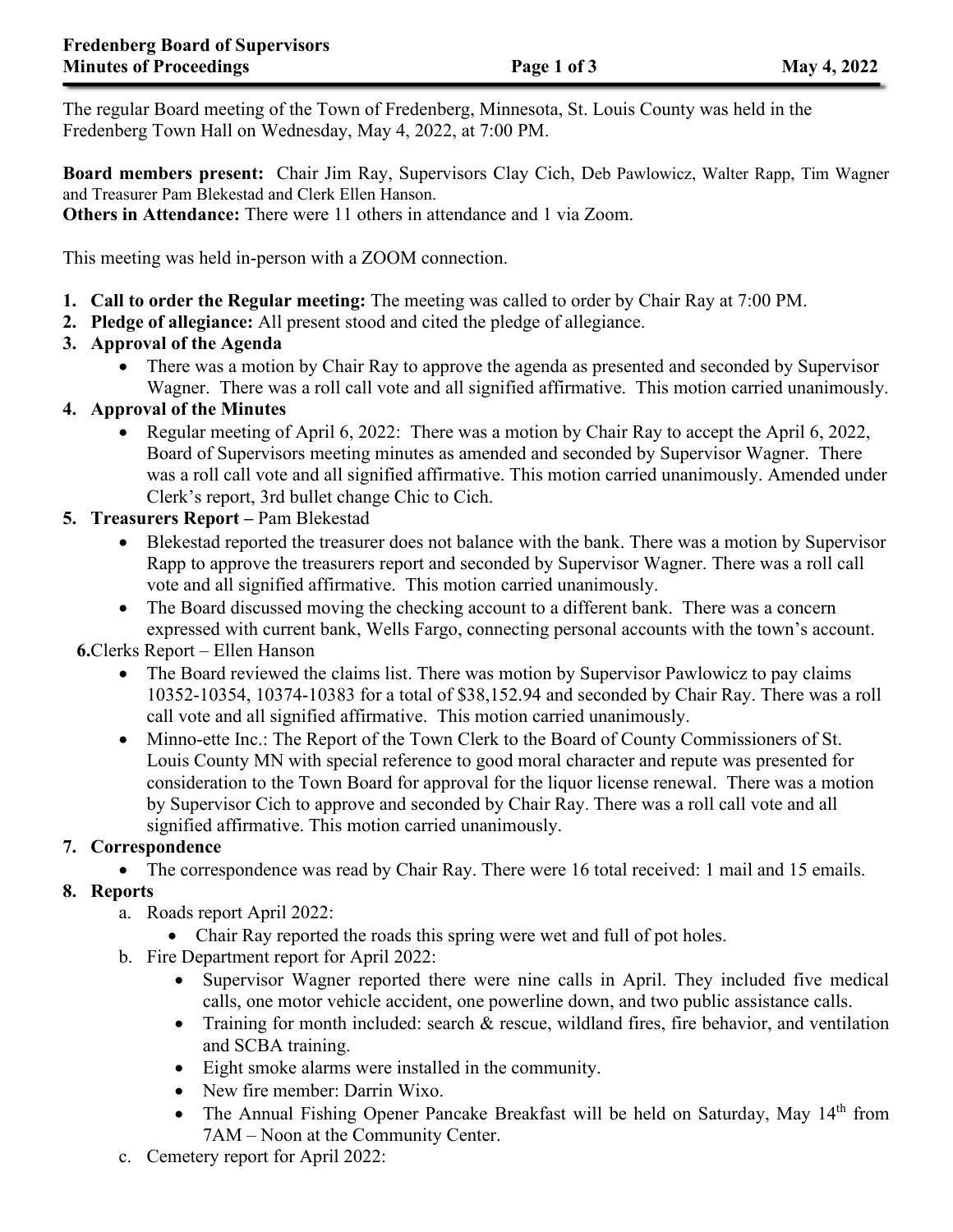- Supervisor Rapp stated the cemetery is open. He cleaned up the road and old flowers.
- d. Parks and Recreation report for April 2022:
	- Supervisor Rapp cleaned up the tennis/pickle ball court.
	- Chair Ray reported ATV damage on the sliding hill. An option is to extend the berm to prevent ATVs from accessing the hill.
- e. Community Center & Pavilion report for April 2022:
	- Chair Ray stated the electrician finished the electrical repairs for the griddles. The Heating contractor repaired leaking heating pipes around the basement door and began repair of the women's restroom radiator controls.
	- Quotes for playground groundwork: Supervisor Cich talked about the playground equipment layout. It was recommended that sand be laid down. A landscaper is going to create a plan for the groundwork. It was suggested they acquire quotes for groundwork (landscaper and excavating) and authorize Chair Ray and Supervisor Cich to accept the best quote. There was a motion Supervisor Pawlowicz to authorize Chair Ray and Supervisor Cich to obtain quotes and accept the best one. There was a roll call vote and all signified affirmative. This motion carried unanimously. There was a motion by Chair Ray to move the propane tank a different location and seconded by Supervisor Pawlowicz. There was a roll call vote and all signified affirmative. This motion carried unanimously.
	- Update on Town Hall window replacements: Supervisor Cich talked about the contractor taking out the windows and temporarily installing plywood until the windows arrive and he can finish the job.
	- Update on Exterior Digital sign at Town Hall: Supervisor Cich stated the sign is here. The contractor will be working with a bobcat. The town supervisors will work on taking down the old signs and wiring.
	- Supervisor Cich reported the playground equipment will be installed the first week of June. Chair Ray and Supervisor Cich will be working on the grounds before placement. The climbing apparatus is enroute to the town hall.
	- Zoom connections: Supervisor Cich and Chair Ray are still working on it. It was realized the hotspot was not working. There was a motion by Chair Ray and seconded by Supervisor Rapp to terminate the hotspot service. There was a roll call vote and all signified affirmative. This motion carried unanimously.
	- There was an alarm that went off at the town hall. It turned out to be a full septic tank, Chair Ray resolved the issue.
- f. Recycling report for April 2022:
	- Supervisor Pawlowicz reported the center is operating very well.
- g. Other Meetings for April 2022: Chair Ray attended the Reservoir Riders district meeting. The ATVs are tearing up the trails.
- h. Preparedness Plan Update for April 2022:
	- Chair Ray reported there was nothing new to report.

# **9. Open Forum**

- Ms. Bell talked about the St. Louis County conditions on the CUPS reclamation a gravel pits. She handed out the CUP and talked about township powers.
- Bruce Anderson asked about Board if there was any action taken from last month's discussion on township powers and a citizens committee. Supervisor Cich will attend the MAT Town Law Review session, hoping to obtain more information on land use management. Chair Ray supported Supervisor Cich attending the session. There was a discussion of the needs for the township.
- Mike Roberts talked about the boat launch lighting on Island Lake reservior. He has observed the traffic patterns and they do not warrant lighting. His concern of additional light pollution, in his opinion, it is not necessary. The solution may be to change the direction of the lighting and add